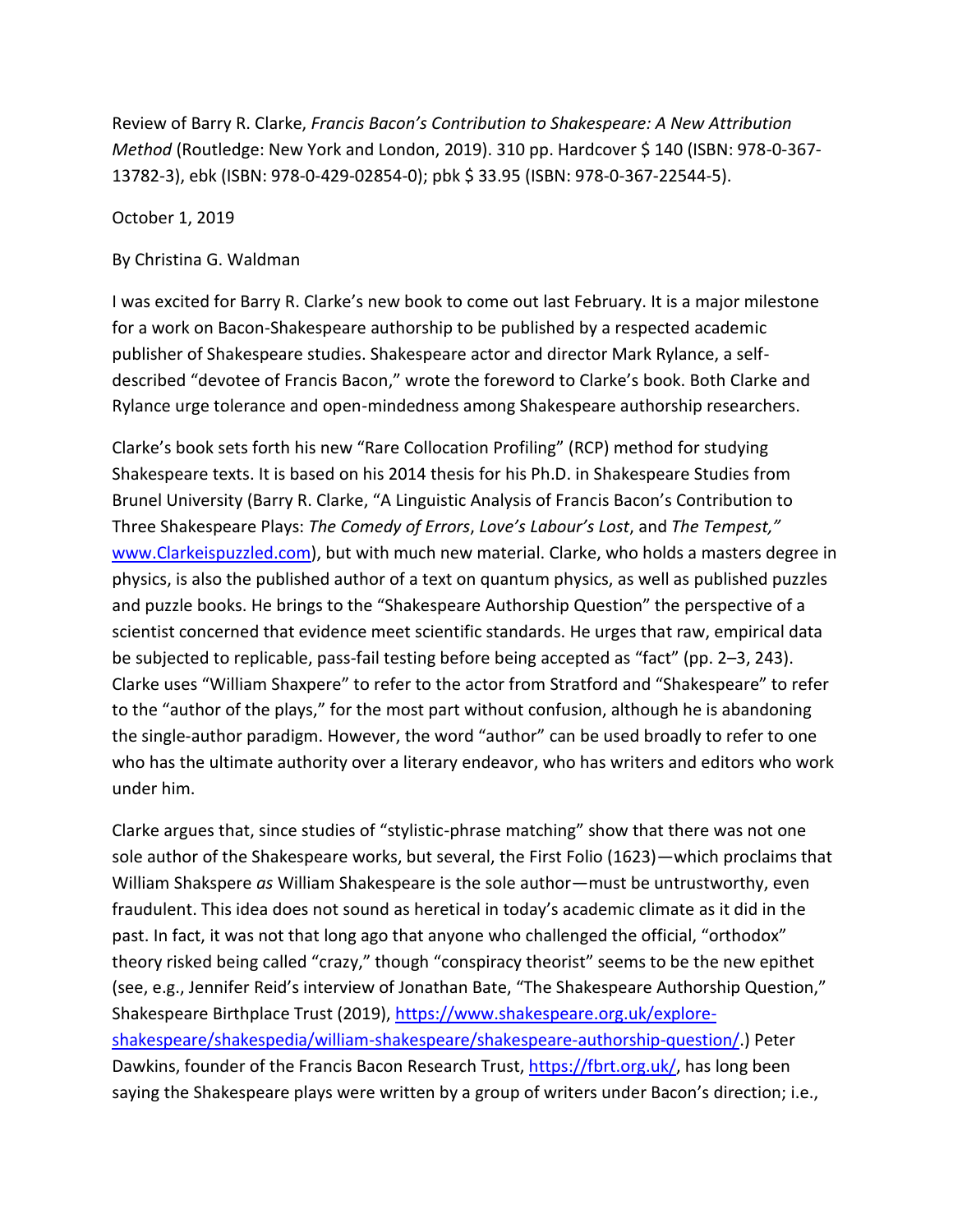his "good pens" (Dawkins, "The Shakespeare Team," *The Shakespeare Enigma* (London: Polair Publishing, 2004), pp. 288-316; see Clarke, p. 55, "team of scriveners"). Russian Shakespeare scholar Ilya Gililov, too, believed Bacon played an editorial role (*The Shakespeare Game: The Mystery of the Great Phoenix* (New York: Algora Publishing, 2003). Although not a Baconian, "Samuel Crowell" (pseudonym) opens his book, *William Fortyhands: Disintegration and Reinvention of the Shakespeare Canon* (Charleston WV: Nine-Banded Books, 2016) with three of Bacon's "Aphorisms" (1620).

Clarke is cautious not to make statements beyond what he believes the evidence will bear. Recognizing there is a margin of error with his RCP method, he presents his "Summary of RCP Conclusions" thus far for the five plays he has studied, finding Bacon's "appearance" most strongly in " … *The Tempest*, followed by *Love's Labour's Lost*, and *Twelfth Night*, while his detectable influence on *Gesta Grayorum* is almost beyond doubt" (p. 236). For Clarke, based on "stylistic analysis," collaborative Shakespeare authorship is a given; single-author theories are no longer tenable.

In his biographical chapter, "Bacon's Dramatic Entrance" (ch. 5), Clarke focuses on Bacon's significant, but little-known, dramatic activities and achievements. For example, he presents evidence that Bacon was a "producer of masques" (p. 61, 65-67). For the most part, he does not challenge the "standard" biography of Bacon as it has evolved (see, e.g., pp. 52–58, 64, 67, 71). Nieves Matthews spent ten years researching/writing a book seeking to rehabilitate Bacon's much-maligned reputation, dating back to Thomas Babington Macauley's factually inaccurate biography (Nieves Matthews, *Francis Bacon: The History of a Character Assassination* by Nieves Matthews (New Haven: Yale, 1996), pp. 19–24, 27–28, 33, 41, 44–9) ; see also Francis Bacon, *The History of the Reign of King Henry VII*, ed. by Brian Vickers (Cambridge: Cambridge University Press, 1998), pp. xi–xii). Clarke does not cite Matthews; rather, he cites Lisa Jardine and Alan Stewart, *Hostage to Fortune: The Troubled Life of Francis Bacon* (New York: Hill and Wang, 1999) which was adversely reviewed by Mather Walker in "Hostage to Fortune …, " [http://www.sirbacon.org/jardine.htm\)](http://www.sirbacon.org/jardine.htm). To my knowledge, he does not address whether Bacon was the unacknowledged son of Queen Elizabeth. To be sure, this is a controversial topic, but one which does, arguably, bear on authorship (See, e.g., Alfred Dodd, *Francis Bacon's Personal Life Story*, vol. 1 (London: Rider & Co., 1949), vol. 2 (London: Century Hutchinson, Ltd., 1986), [http://www.sirbacon.org/links/dodd.html;](http://www.sirbacon.org/links/dodd.html) Amelia Deventer von Kunow, *Francis Bacon: Last of the Tudors*, trans. by Williard Parker[, http://www.sirbacon.org/vonkunow.html\)](http://www.sirbacon.org/vonkunow.html).

Bacon and Shakespeare bibliographies tend to be long, and Clarke's are no exception. He provides extensive notes and bibliographical references at the ends of chapters. In the first line of his acknowledgments, he credits (late) British barrister N. B. (Nigel) Cockburn's scholarly 740 page book, *The Bacon Shakespeare Question: The Baconian Theory Made Sane* (1998) with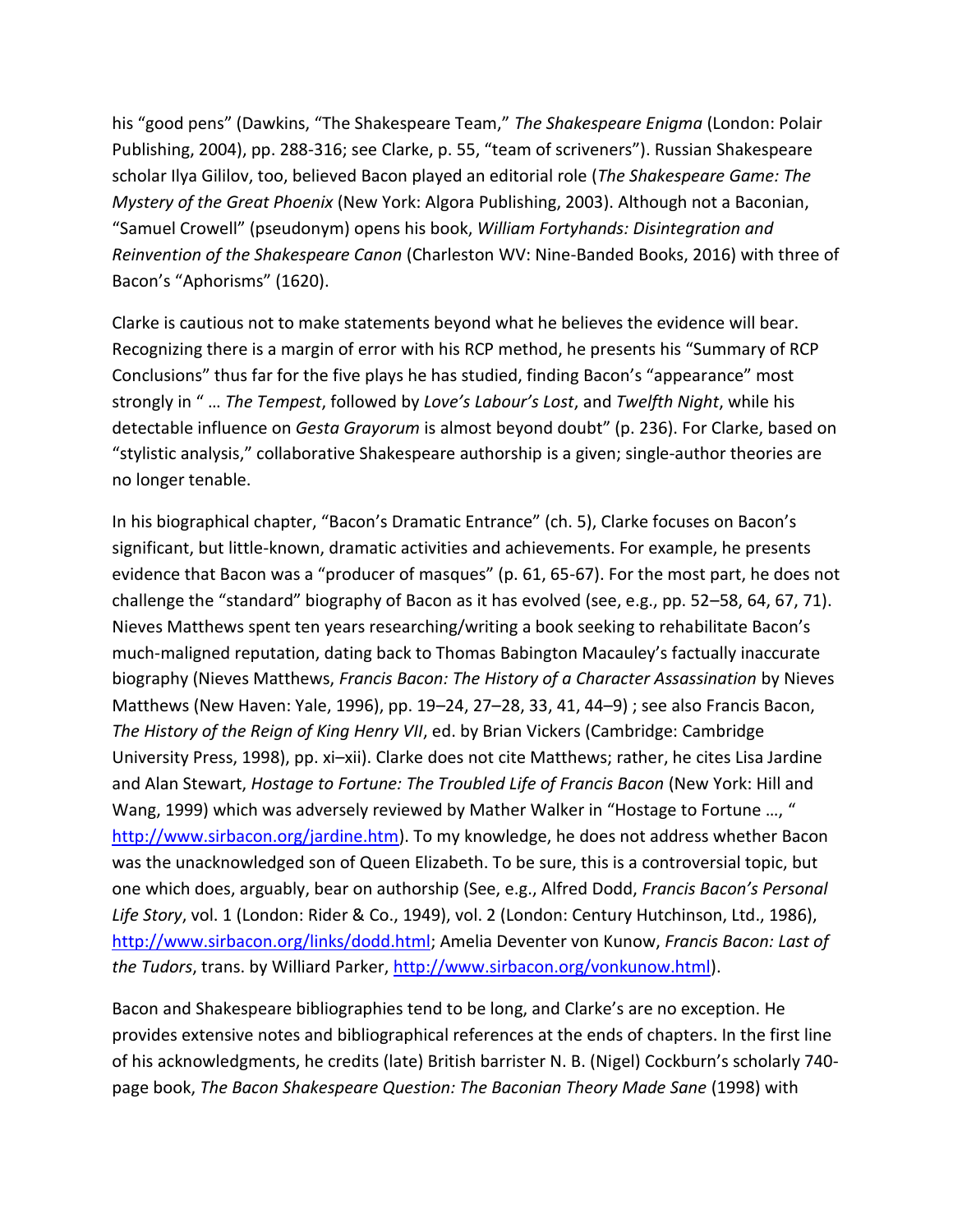stimulating his interest in Bacon-Shakespeare studies. He mentions him again in connection with *Love's Labour's Lost* (ch. 9, p. 142). It should be noted that William D. Rubinstein has singled out Cockburn's book and Dawkins' *The Shakespeare Enigma* as "highly intelligent Baconian work" (William D. Rubinstein, notes to ch. 4, "The Shakespeare Authorship Question," *Shadow Pasts: Amateur Historians and History's Mysteries* (London: Routledge, 2014), p. 180). Rights to Cockburn's book are now held by The Francis Bacon Society whom Clarke thanks for its support during his thesis preparation (For Mather Walker's book review of N.B. Cockburn's *The Bacon Shakespeare Question*, see [http://www.sirbacon.org/mcockburnreview.htm;](http://www.sirbacon.org/mcockburnreview.htm) for the table of contents, see [http://www.sirbacon.org/cockburn.htm;](http://www.sirbacon.org/cockburn.htm) for other references to "Cockburn" at [www.SirBacon.org,](http://www.sirbacon.org/) search the site).

In Part I of *Francis Bacon's Contribution*, Clarke briefly explains his method (set forth more fully in sec. 14.2, pp. 228-231) and "sets the stage," if you will, for which a number of seventeenth century dramatists were writing. He provides a chapter on the biography—such few facts as are known—of William Shakspere. In separate chapters, he explains why the First Folio (1623) and "Greene's Groatsworth of Wit" are unreliable as evidence of authorship. In his chapter on Bacon's biography, he highlights Bacon's significant dramatic accomplishments. In Part II, "Bacon's Influence on Selected Plays," Clarke applies his "Rare Collocation Profiling" (RCP) method to *The Comedy of Errors*, *Love's Labour's Lost*, *Twelfth Night*, and *The Tempest*.

In order to understand Clarke's book fully, one must understand his new RCP method which he discusses in Part III, attempting to distinguish it from other stylometic methods (pp. 209, 214- 217). He claims his method is more "forensic" (see, e.g., p. 231), a word relating to evidence used in a court of law. By this, I assume he is claiming superior reliability for it.

For many, including myself, Clarke's RCP method may be new territory. I had to look up "collocation," "locution," and "stylometry" (see pp. 4-5). The *Cambridge Advanced Learner's Dictionary & Thesaurus* (2019) defines "collocation" as "a word or phrase that is often used with another word or phrase, in a way that sounds correct to people who have spoken the language all their lives, but might not be expected from the meaning; the combination itself, such as a "hard frost,"; or, the regular use of some words and phrases with others, especially in a way that is difficult to guess."

<https://dictionary.cambridge.org/dictionary/english/collocation>. A "locution" might, then, be defined simply as "a word or phrase."

<https://dictionary.cambridge.org/dictionary/english/locution></u>. As for "stylometry," the *Cambridge* dictionary cited above has no entry, but the *Merriam-Webster Unabridged Dictionary* (2019) defines it as "the study of the chronology and development of an author's work based especially on the recurrence of particular turns of expression or trends of thought." [https://www.merriam-webster.com/dictionary/stylometry.](https://www.merriam-webster.com/dictionary/stylometry)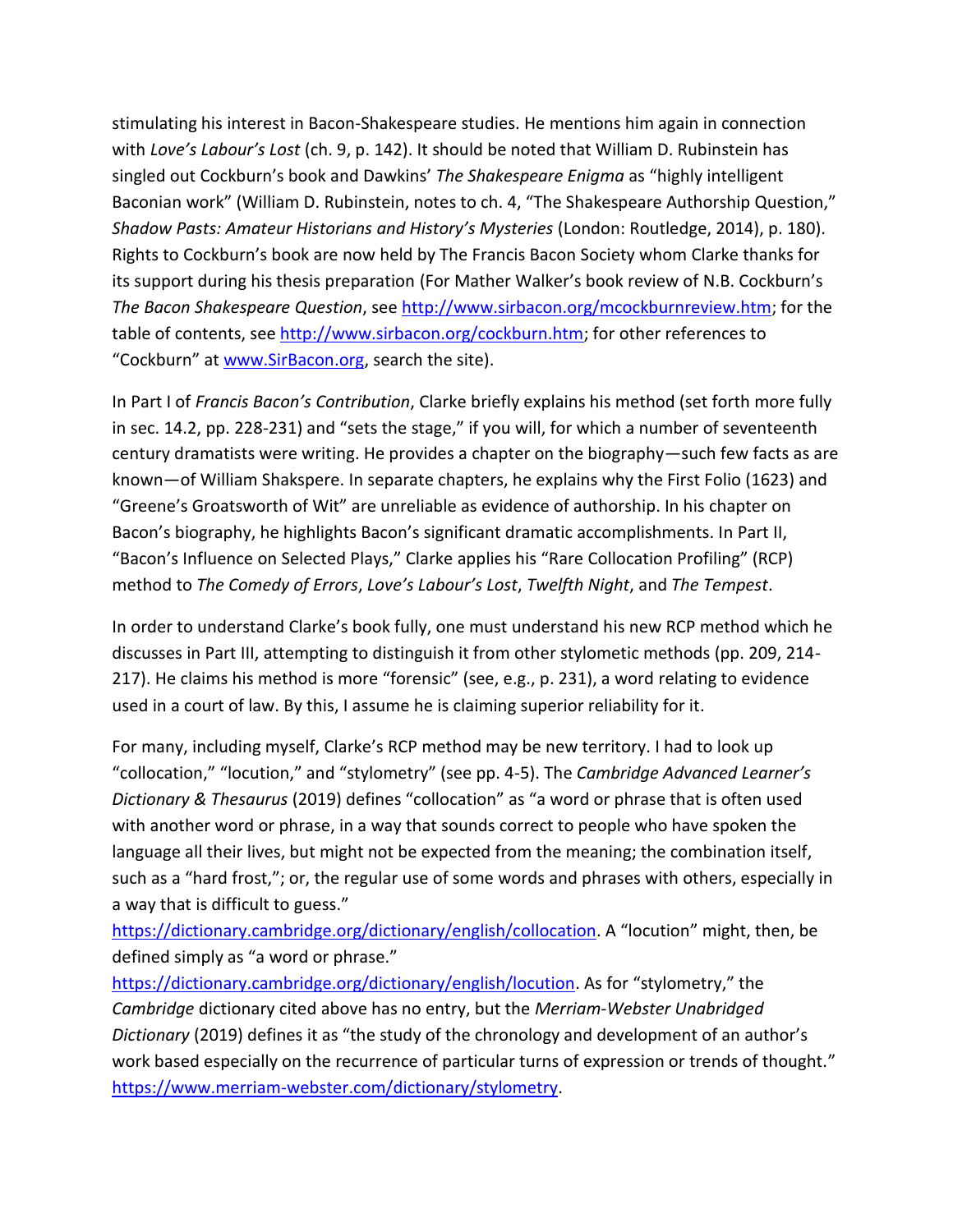Through a meticulous search of texts of prose, poetry, and plays in Chadwyk-Healey's Early English Books Online (EEBO) database, Clarke has identified rare short phrases (collocations) which occur in more than one literary source. These, he suggests, can be evidence of either borrowing or contribution between/among authors, depending on the extent of the occurrence. A match with a rare phrase would be more probative than a match with a more common phrase, he argues. One caveat: if a writer has produced no work that is in the data base, his work cannot be studied by this method. Since, aside from the plays and poems attributed to "William Shakespeare," there are no writings *known* to be by "William Shakspere" of Stratford, Shakspere will never have a match with this method. *What!* He also suggests that, if the hand of another writer is sufficiently detected within a portion of a Shakespeare text, then Shakspere's authorship of that section would be eliminated.

For example: in a poem called *A Funerall Elegye* (1612), Clarke finds these locutions: "pattern out," "secured fools," "sick desires," "servile breath," and "noble in the mind" which also appear in some *earlier* works attributed to Shakespeare (Table 4.1, p. 41). Thus, Clarke concludes "that the *Elegye* borrowed from the Shakespeare canon" (p. 41). Next, Clarke provides a list of other rare locutions from that same poem which he has found in a *later* work "by John Ford" (Table 4.2, p. 41). Clarke thus concludes with "reasonable confidence" that John Ford is the author of this poem. Gilles Monsarrat and Brian Vickers had come to this conclusion separately in 2002, but without access to the EEBO (Gilles D. Monsarrat, "A Funeral Elegy: Ford, W.S., and Shakespeare," *Review of English Studies* 53 (2002): 186-2-3; Brian Vickers, *Counterfeiting Shakespeare* (Cambridge: Cambridge University Press, 2002). Previously, William Shakspere/Shakespeare had been given sole credit for *A Funerall Elegye* (4.1, p. 41; 14.5, pp. 235-356). Of note, John Ford is also credited with writing a play published in 1634, *Perkin Warbeck*, based on Bacon's account of the Perkin Warbeck affair in his *The History of the Reign of King Henry VII* (See *Perkin Warbeck*, Elizabethandrama.org,

[http://www.elizabethandrama.org/wp-content/uploads/2017/01/Perkin-Warbeck-](http://www.elizabethandrama.org/wp-content/uploads/2017/01/Perkin-Warbeck-Annotated.pdf)[Annotated.pdf](http://www.elizabethandrama.org/wp-content/uploads/2017/01/Perkin-Warbeck-Annotated.pdf)). Bacon's historical narrative comes to life with speeches he invented for Perkin

Warbeck and the ambassadors (Vickers, *The History of the Reign of King Henry VII*, pp. xx, 125– 8, 129–32; 73–8, 78–80).

British journalist Tim Smith-Laing has challenged Clarke's method, based, as I understand it, on what seemed to him to be the inadequacy of, or inequity in the use of, the EEBO database. In Bacon's case, Clarke had supplemented searches in the EEBO, which did not contain all of Bacon's many writings, with Google searches (pp. 140, 234). ("Why is Mark Rylance Convinced That Francis Bacon Wrote Shakespeare's Plays? Tim Smith-Laing Reviews 'Francis Bacon's Contribution to Shakespeare,' by Barry R Clarke," *The Telegraph*, 9 February 2019, [https://www.telegraph.co.uk/books/what-to-read/mark-rylance-convinced-francis-bacon](https://www.telegraph.co.uk/books/what-to-read/mark-rylance-convinced-francis-bacon-wrote-shakespeares-plays/)[wrote-shakespeares-plays/](https://www.telegraph.co.uk/books/what-to-read/mark-rylance-convinced-francis-bacon-wrote-shakespeares-plays/)). Clarke responded in "Comments" to the article, stating that Smith